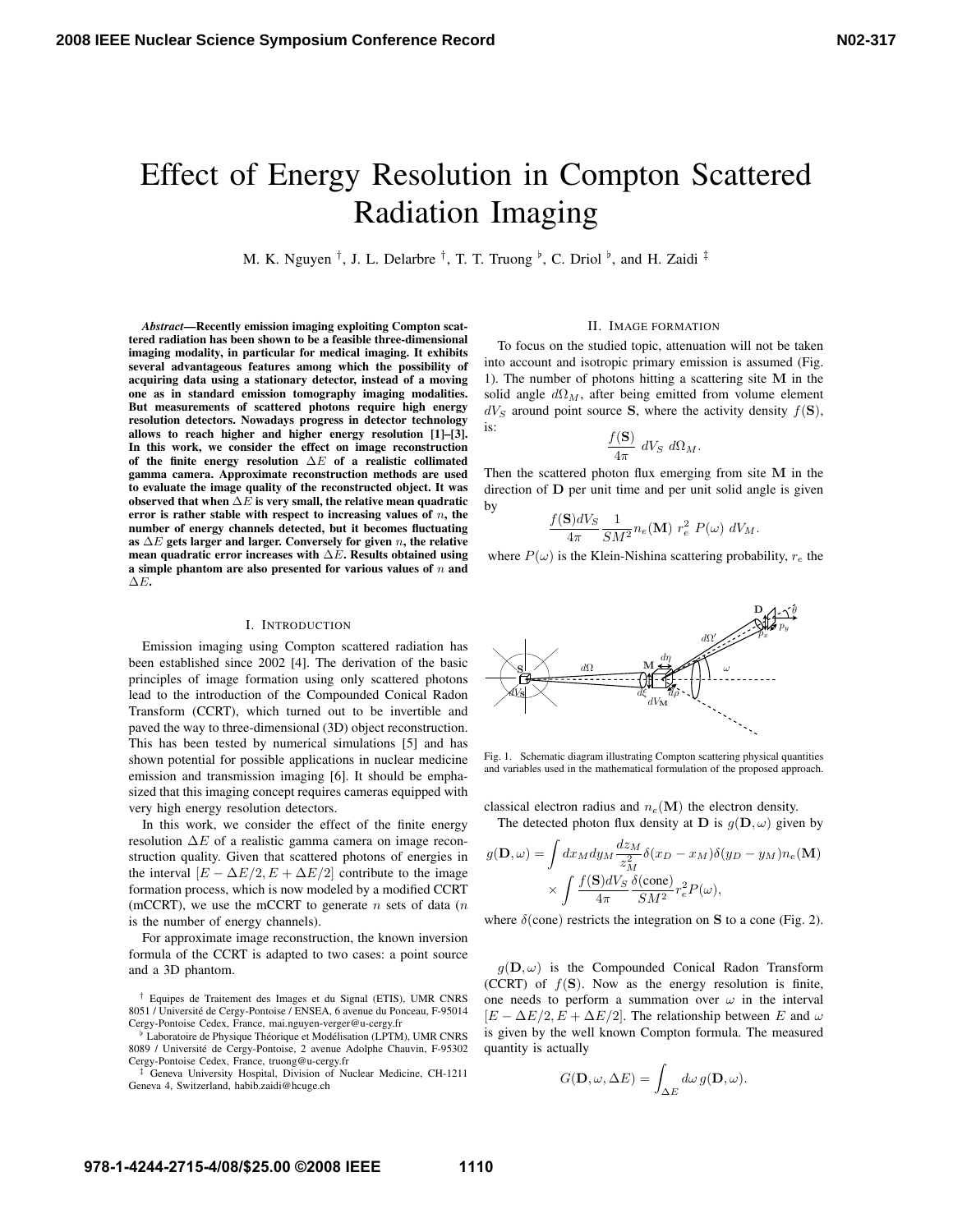

Fig. 2. Illustration of the Compounded Conical Radon Transform (CCRT).

This new integral transform is a modified Compounded Conical Radon Transform (mCCRT). To get an idea of the influence of the energy resolution, we adapt the inversion formula established for the CCRT to the data  $G(\mathbf{D}, \omega, \Delta E)$  and study the deviation of the reconstructed object as compared to the original object as functions of  $\Delta E$ .

## III. SIMULATED IMAGING SYSTEM

## *A. Detector module*

We consider an imaging system equipped with a parallel hole collimated detector having the following characteristics:

- it is made of  $64 \times 64$  square pixels of 3 mm size,
- the number of detected photons for each pixel are assigned to the pixel center, for each energy channel,
- the time unit is 10 seconds and the surface unit is the pixel area  $(9 \text{ mm}^2)$ ,
- there are *n* energy channels between  $E_0$ , the primary emitted energy, and  $E_{n+1}$ , the backscattered energy. Thus for  $i \in \{1...n\}$ , the i<sup>th</sup> channel energy is given by

$$
E_i = \left(E_0 - \frac{E_0 - E_{n+1}}{2n}\right) - i\Delta E.
$$

# *B. Source and scattering medium*

We consider an object consisting of an emitting cube made of 64  $\times$  64  $\times$  64 volume elements (voxels), each of them is a cube of side 3 mm. This object is immersed in a cubic scattering medium, the centers of the cubes are located on a same site and their sides parallel. The number of emitted photons per voxel and per unit time is assigned to its center. Moreover we assume that the detector plane is parallel to one cubical face of the scattering medium at a distance of 100 mm.

#### *C. Numerical simulations*

For each energy channel  $E_i$  and each detection site, we use the mCCRT to compute the received number of photons, as explained above. The number of photons, detected at a given energy inside a pixel is calculated as a weighted sum of the number of photons received par unit time and per unit area on points of the pixel.

The number of photons detected inside an energy interval in a pixel will also be calculated as a weighted sum of the number of photons received by a pixel for series of energy channels inside the energy interval chosen above.

In this study, we have performed simulations for the energy channels  $E_n = \{64, 80, 96, 112, 128\}$  and for  $\Delta E = \{0.1,$ 0.2, 0.4, 0.8, 1.2, 1.6, 2, 2.5, 3} keV.

## IV. RESULTS

# *A. The two-dimensional case*

1

In this section, we present the reconstruction results in the two dimensional case using numerical reconstruction methods (instead of using an approximate analytical inversion formula as in the 3D case) in order to evaluate the influence of energy resolution on image quality. The same assumptions remain valid throughout.

The square scattering medium has dimensions  $X = 30$  cm  $\times$  Y = 15 cm, which correspond to 64  $\times$  32 voxels. The linear detector parallel to the square scattering medium along the  $X$ direction has 96 linear pixels. We also consider  $n = 32$  energy channels distributed from primary energy  $E_0$  to backscattered energy  $E_{n+1}$ . The original objet is a square formed by 12 points in the middle of the scattering square medium. The most laborious task is the computation of the "weight" matrix in this numerical inversion procedure for implementation of the conjugate gradient reconstruction technique [7], [8]. The results are presented in Fig. 3.



Fig. 3. Impact of energy resolution on reconstructed image quality.

To estimate the influence of energy resolution on reconstruction, we give the behavior of two metrics reflecting the error as a function of  $\Delta E$  in Fig. 4.

 $-\epsilon_f$  is the error between the original object and the reconstructed object,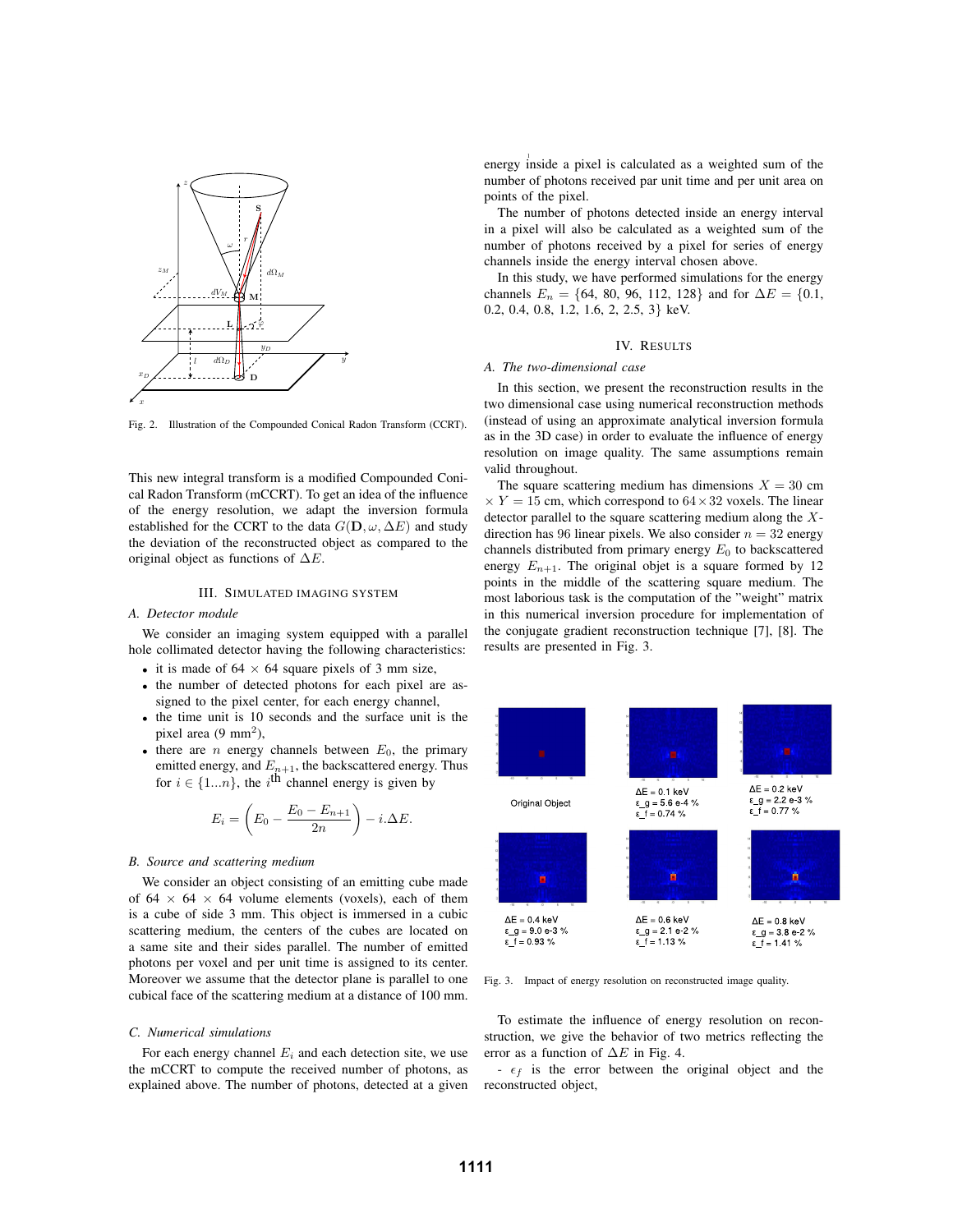$-\epsilon_q$  is the error between reconstructions with and without consideration of the finite energy resolution.

Conjugate Gradient Iteration number  $\epsilon$  $\overline{a}$  $\overline{0}$ εg  $0.6$  $0.5$  $0<sup>2</sup>$  $03$  $0.2$  $\overline{0}$ ªΔE

| $\Delta E$     | $n = 64$ | $n=80$ | $n = 96$ | $n=112$ | $n = 128$ |
|----------------|----------|--------|----------|---------|-----------|
| 0.8            | 0.197    | 0.190  | 0.187    | 0.184   | 0.182     |
| 1.2            | 0.214    | 0.197  | 0.201    | 0.201   | 0.203     |
| 1.6            | 0.240    | 0.218  | 0.227    | 0.251   | 0.295     |
| $\overline{c}$ | 0.249    | 0.257  | 0.300    | 0.424   | 0.778     |
| 2.5            | 0.287    | 0.389  | 0.642    | 0.858   | 0.689     |
| 3              | 0.554    | 0.748  | 0.996    | 0.766   | 0.633     |

TABLE I RECONSTRUCTION RELATIVE QUADRATIC MEAN ERROR $(ERQM_{max})$ 

$$
ERQM = \sqrt{\frac{1}{M'} \sum_{l'=1}^{M'} \left( \frac{O^*(l') - O(l')}{O(l')} \right)^2}
$$
 (4)

where  $M'$  is the number of voxels having non zero values,  $O(l')$  is the l'<sup>th</sup> non zero voxel of the original object and  $O^*(l')$  the l'<sup>th</sup> voxel of the reconstructed object.

Fig. 5 shows the original 3D phantom represented plane by plane. The two following figures (Figs. 6 and 7) illustrate reconstruction results for different values of the number of energy channels *n* and energy resolution  $\Delta E$ . As can be seen on those examples, significant degradation of the image quality can occur when the energy resolution decreases.

Fig. 4. Plots of  $\epsilon_f$ ,  $\epsilon_g$ , and CG number of iterations as functions of  $\Delta E$ 

### *B. The three-dimensional case*

*1) Point source object:* By assigning zero activity to all voxels except the center voxel of a cubic scattering medium, we simulate a point source for which we assign an activity corresponding to  $131,86810^6$  photons emitted per unit time. To measure the reconstruction error as compared to the original object, we use two different quantities, the relative arithmetic mean error (ERAM) and the relative quadratic mean error (ERQM) given by the following equations:

$$
ERAM_{max} = \frac{1}{M} \sum_{l=1}^{M} \frac{|O^*(l) - O(l)|}{\max_l O(l)},
$$
 (1)

and

$$
ERQM_{max} = \sqrt{\frac{1}{M} \sum_{l=1}^{M} \left( \frac{O^*(l) - O(l)}{\max_l O(l)} \right)^2},
$$
 (2)

where M is the number of reconstructed voxels (here 64  $\times$ 64 × 64),  $O(l)$  the l<sup>th</sup> voxel of the original object and  $O<sup>*</sup>(l)$ the l<sup>th</sup> voxel of the reconstructed object.

The results for different values of  $\Delta E$  and n for the point source simulation are summarized in Table 1.

*2) 3D phantom object:* To measure the reconstruction error, we introduce the related quantity:

$$
ERAM = \frac{1}{M'} \sum_{l'=1}^{M'} \frac{|O^*(l') - O(l')|}{|O(l')|}
$$
(3)



Fig. 5. Plane by plane representation of the original object.



Fig. 6. Plane by plane representation of the reconstructed object for  $n = 128$ and  $\Delta E = 0.1$  keV.